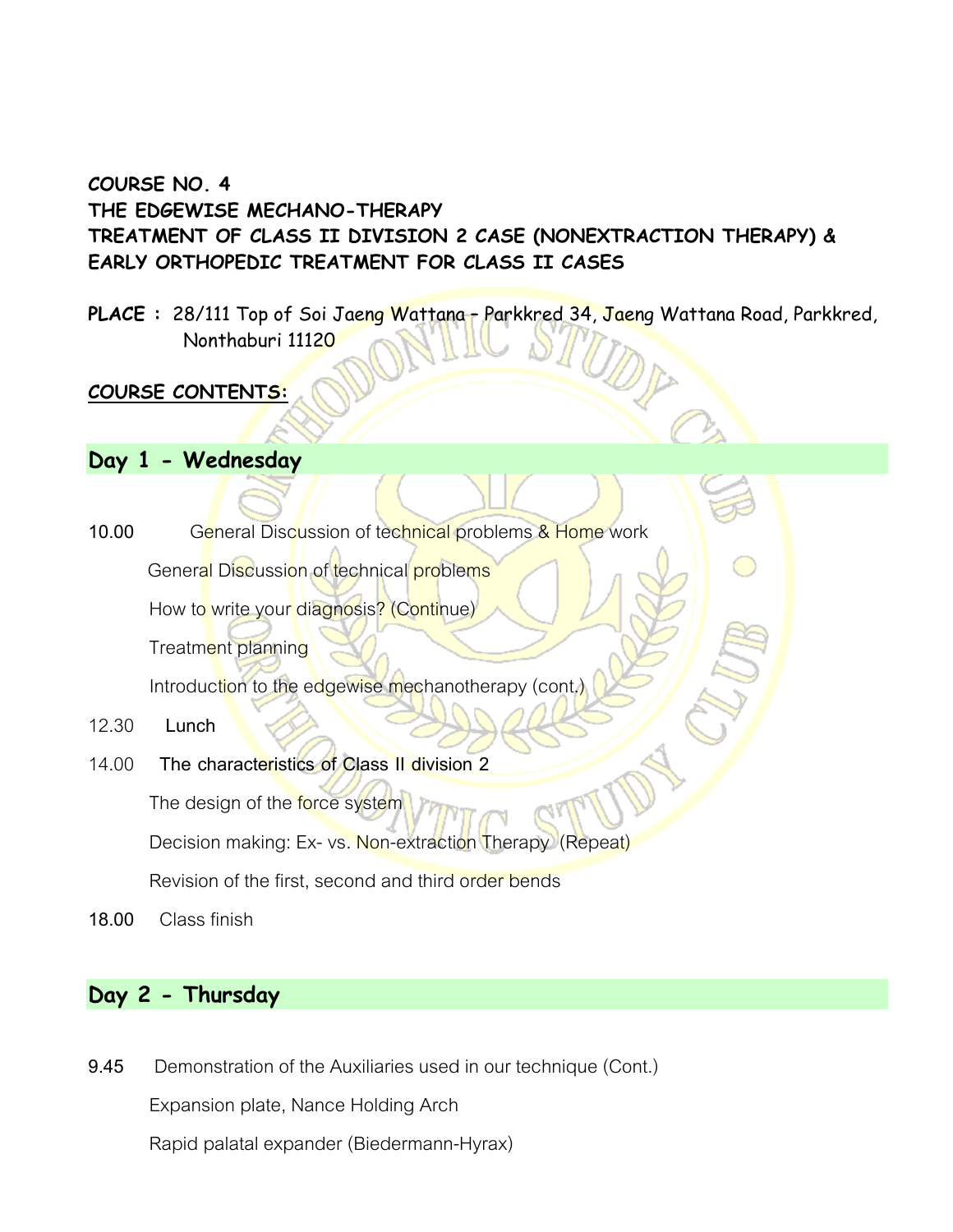Lingual arch without and with spikes in open-bite case Lip Bumpers and buccal attachment with LB tubes Extraoral Forces: The Headgear & Face Mask Functional Jaw Orthopedic Apppliance Frankfurt Orthopedic Maxillary Appliance (FOMA)

- **12.30** Lunch
- **14.00** Introduction to Straight Wire Appliances (Repeat) Inside the Alexander's Brackets

Modification for Thai patients

Brackets for Class II division 2

# **THE TREATMENT PHASES**

**1. The leveling phase:**

How should the case look like at the end of the leveling phase? Leveling of the extraction vs. non-extraction cases

Leveling using round wire

### **2. The Movement phase**

How should the case look like at the end of the movement phase? Distalization of the maxillary canines are completed.

Side effect of the Distalization (See Biomechanics Manual)

The Row Boat Effect.

Demo. Insertion of the headgear

**18.00** Class finish

**LAB WORK:** CAN BE DONE AS HOME WORK AND INSPECTED AT THE MEETING

Fabrication of the **3-3 retainer** (Direct & Indirect technique) 0.7 mm round SS, hard wire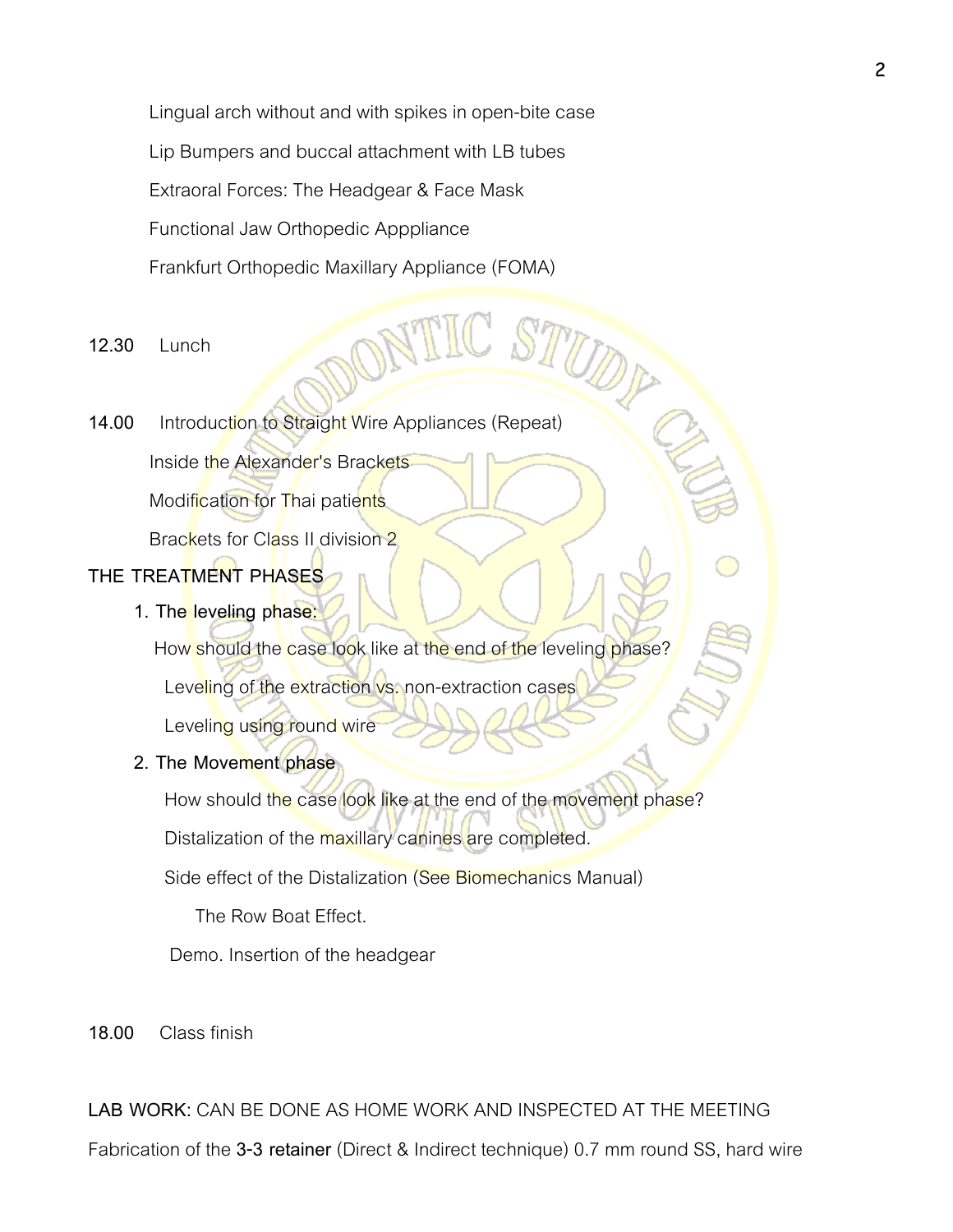## **Day 3 - Friday**

#### **9.45 3. The Contraction phase**

How should the case look like at the end of the contraction phase?

The contraction arch wires 0.016" x 0.022" SS (CAW 1) or 0.017" x 0.022" SS(CAW 2)

Retraction Technique of the anterior teeth:

Maxillary arch vs. Mandibular Arch (See Biomechanics Manual) Side effects of the Closing Loop Mechanics. The Bowing Effect and Wire Stiffness 0.017" x 0.025" Supercontraction arch wire

**12.30** Lunch

- 
- **14.00 4. The adjustment phase**

How should the case look like at the end of the adjustment phase?

Finishing arch wires with/without tie-back loops

Sweep and the curve of Spee

The action of Sweep and Torque

0.016" x 0.022" or 0.017" x 0.022" SS and tie-back loops

Segmentalizing of the arch wire

**5. The retention phase**

How should the case look like at the end of the retention phase?

**15.30** Class finish